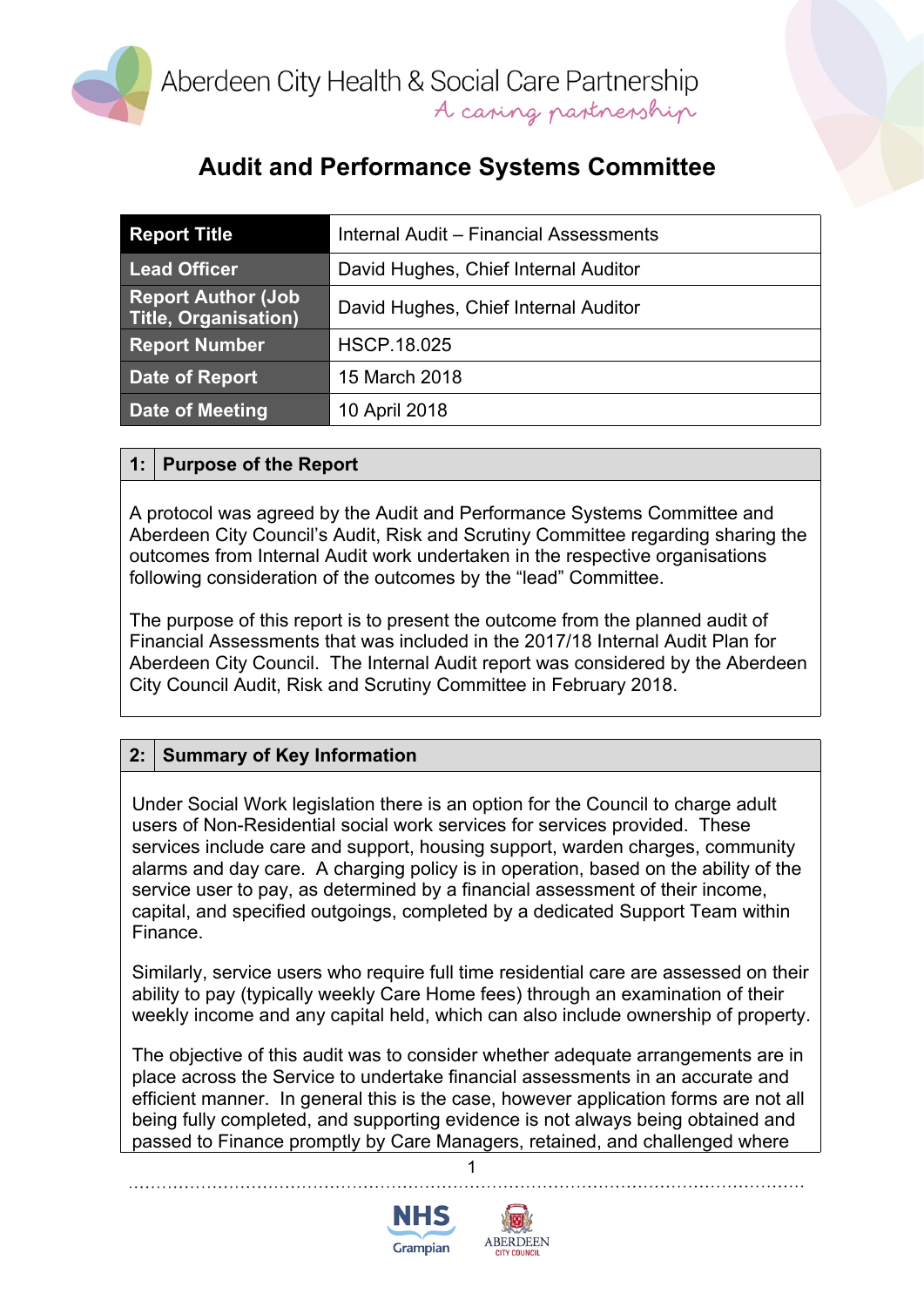Aberdeen City Health & Social Care Partnership A caring partnership

## **Audit and Performance Systems Committee**

appropriate. Finance already completes interim assessments and has agreed to implement additional checks and retain evidence that these have been completed. An escalation process will be developed with Care Managers for cases where there are delays in obtaining full information.

Although a notional income from service users' capital assets (excluding their main residence) is included in the Non-Residential financial assessment and charging policy, the Service relies on applicants volunteering information on the value of their assets rather than seeking independent confirmation as is the case for Residential charging which falls under separate legislation – though in some cases these had also not been verified as bank mandates had expired prior to assessments being completed. As a result if this information is not volunteered those with capital in excess of the relevant thresholds may not be subject to the appropriate charges as set out in the charging policy. The Service will review the local policy to determine the best way of dealing with this.

DWP benefit rates and personal allowances to be factored into financial assessments are updated annually each April, however these are not automatically updated on the system as variations in service users' circumstances cannot be adequately reflected without manual intervention. Whilst this ensures greater accuracy there have been delays in processing changes, which will have to be backdated. The Service plans to bring assessments up to date prior to further changes planned for phased implementation from October 2018.

### **3: Equalities, Financial, Workforce and Other Implications**

**Equalities –** An equality impact assessment is not required because the reason for this report is for Committee to discuss, review and comment on the contents of an Internal Audit report and there will be no differential impact, as a result of this report, on people with protected characteristics.

**Financial** – There are no financial implications arising directly from this report.

**Workforce –** There are no workforce implications arising directly from this report.

**Other –** There are no other implications arising directly from this report.





 $\mathfrak{p}$